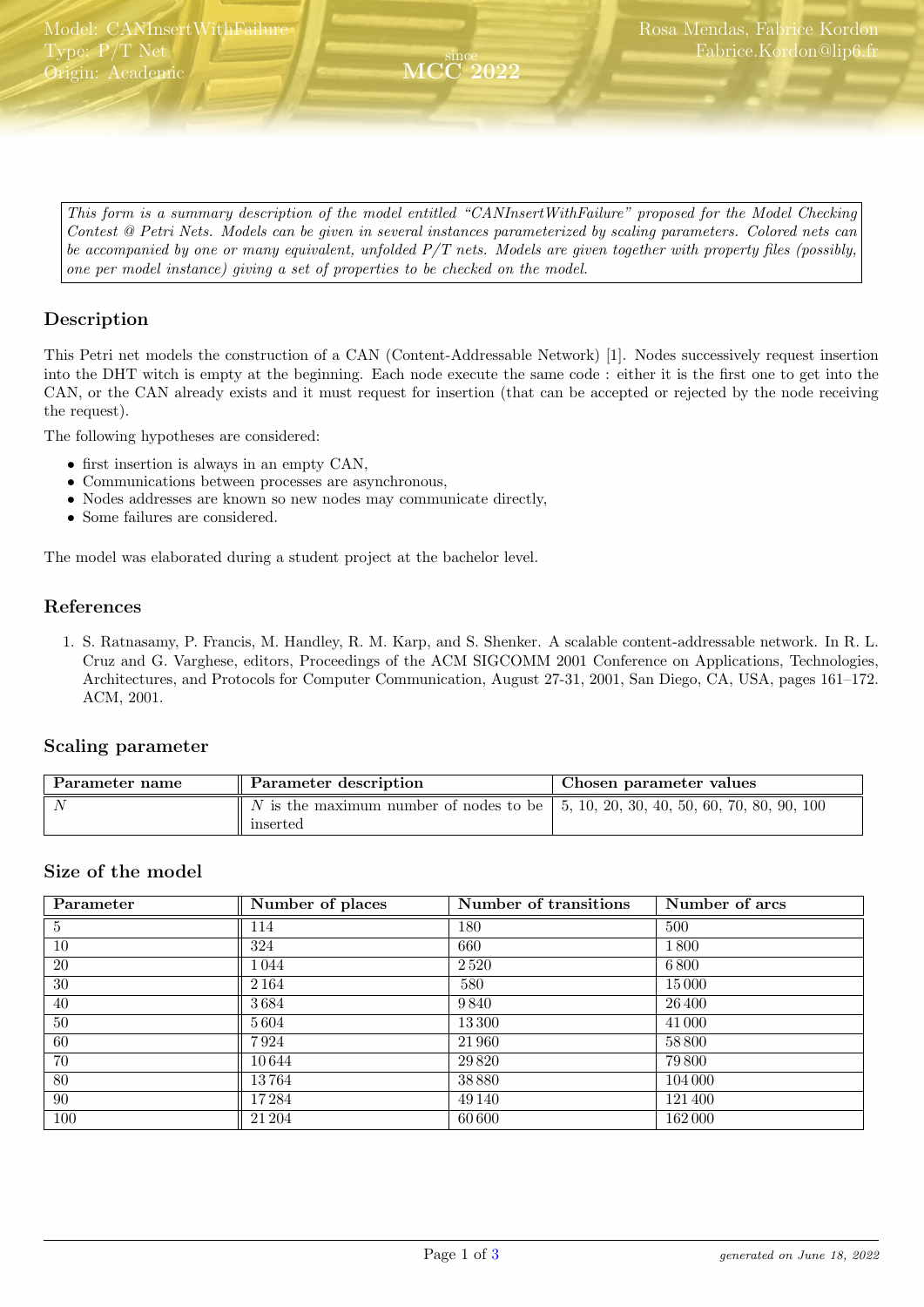

## Structural properties

|                                                                                                                                       | $\sqrt{ }$           |
|---------------------------------------------------------------------------------------------------------------------------------------|----------------------|
|                                                                                                                                       | $\boldsymbol{X}$ (a) |
| extended free choice $-$ all transitions sharing a common input place have the same input places $\dots\dots\dots\dots\dots$          | $\boldsymbol{X}$ (b) |
| state machine — every transition has exactly one input place and exactly one output place $\dots\dots\dots\dots\dots\dots$            | $\chi$ (c)           |
| <b>marked graph</b> — every place has exactly one input transition and exactly one output transition $\dots\dots\dots\dots\dots\dots$ | $\boldsymbol{X}$ (d) |
| <b>connected</b> — there is an undirected path between every two nodes (places or transitions) $\dots\dots\dots\dots\dots\dots\dots$  | $\mathbf{v}^{(e)}$   |
|                                                                                                                                       |                      |
|                                                                                                                                       | $\mathcal{V}(g)$     |
|                                                                                                                                       | $\mathcal{V}$ (h)    |
|                                                                                                                                       |                      |
|                                                                                                                                       | $\chi$ (j)           |
|                                                                                                                                       |                      |
|                                                                                                                                       |                      |
| <b>subconservative</b> — for each transition, the number of input arcs equals or exceeds the number of output arcs $\mathbf{X}^{(m)}$ |                      |
|                                                                                                                                       |                      |

#### Behavioural properties

| safe — in every reachable marking, there is no more than one token on a place $\ldots \ldots \ldots \ldots \ldots \ldots \ldots \ldots$        |  |
|------------------------------------------------------------------------------------------------------------------------------------------------|--|
|                                                                                                                                                |  |
| <b>dead transition(s)</b> — one or more transitions cannot fire from any reachable marking ?                                                   |  |
|                                                                                                                                                |  |
| <b>reversible</b> — from every reachable marking, there is a transition path going back to the initial marking $\ldots \ldots \ldots \ldots$ ? |  |
| <b>live</b> — for every transition t, from every reachable marking, one can reach a marking in which t can fire $\ldots$ ?                     |  |

<span id="page-1-0"></span><sup>(</sup>a) stated by [CÆSAR.BDD](http://cadp.inria.fr/man/caesar.bdd.html) version 3.7 on all 11 instances (5, 10, 20, 30, 40, 50, 60, 70, 80, 90, 100).

- <span id="page-1-2"></span>(c) stated by [CÆSAR.BDD](http://cadp.inria.fr/man/caesar.bdd.html) version 3.7 on all 11 instances (5, 10, 20, 30, 40, 50, 60, 70, 80, 90, 100).
- <span id="page-1-3"></span>(d) stated by [CÆSAR.BDD](http://cadp.inria.fr/man/caesar.bdd.html) version 3.7 on all 11 instances (5, 10, 20, 30, 40, 50, 60, 70, 80, 90, 100).
- <span id="page-1-4"></span>(e) stated by [CÆSAR.BDD](http://cadp.inria.fr/man/caesar.bdd.html) version 3.7 on all 11 instances (5, 10, 20, 30, 40, 50, 60, 70, 80, 90, 100).
- <span id="page-1-5"></span>(f) from place "TankCounter" one cannot reach place "TankCounter".
- <span id="page-1-6"></span>(g) stated by [CÆSAR.BDD](http://cadp.inria.fr/man/caesar.bdd.html) version 3.7 on all 11 instances (5, 10, 20, 30, 40, 50, 60, 70, 80, 90, 100).
- <span id="page-1-7"></span>(h) place "TotalFailure" is a sink place.
- <span id="page-1-8"></span>(i) stated by [CÆSAR.BDD](http://cadp.inria.fr/man/caesar.bdd.html) version 3.7 on all 11 instances (5, 10, 20, 30, 40, 50, 60, 70, 80, 90, 100).
- <span id="page-1-9"></span>(j) stated by [CÆSAR.BDD](http://cadp.inria.fr/man/caesar.bdd.html) version 3.7 on all 11 instances (5, 10, 20, 30, 40, 50, 60, 70, 80, 90, 100).
- <span id="page-1-10"></span>(k) stated by [CÆSAR.BDD](http://cadp.inria.fr/man/caesar.bdd.html) version 3.7 on all 11 instances (5, 10, 20, 30, 40, 50, 60, 70, 80, 90, 100).
- <span id="page-1-11"></span> $(1)$  stated by [CÆSAR.BDD](http://cadp.inria.fr/man/caesar.bdd.html) version 3.7 on all 11 instances  $(5, 10, 20, 30, 40, 50, 60, 70, 80, 90, 100)$ .
- <span id="page-1-12"></span>(m) stated by [CÆSAR.BDD](http://cadp.inria.fr/man/caesar.bdd.html) version 3.7 on all 11 instances (5, 10, 20, 30, 40, 50, 60, 70, 80, 90, 100).

<span id="page-1-14"></span>(o) stated by [CÆSAR.BDD](http://cadp.inria.fr/man/caesar.bdd.html) version 3.7 to be false on 2 instance(s) out of 11, and unknown on the remaining 9 instance(s).

<span id="page-1-1"></span><sup>(</sup>b) transitions "Node0NextInCAN" and "Node1NextInCAN" share a common input place "InsertedCounter", but only the former transition has input place "Node0ReadyToInsert".

<span id="page-1-13"></span> $(n)$ the definition of Nested-Unit Petri Nets (NUPN) is available from <http://mcc.lip6.fr/nupn.php>